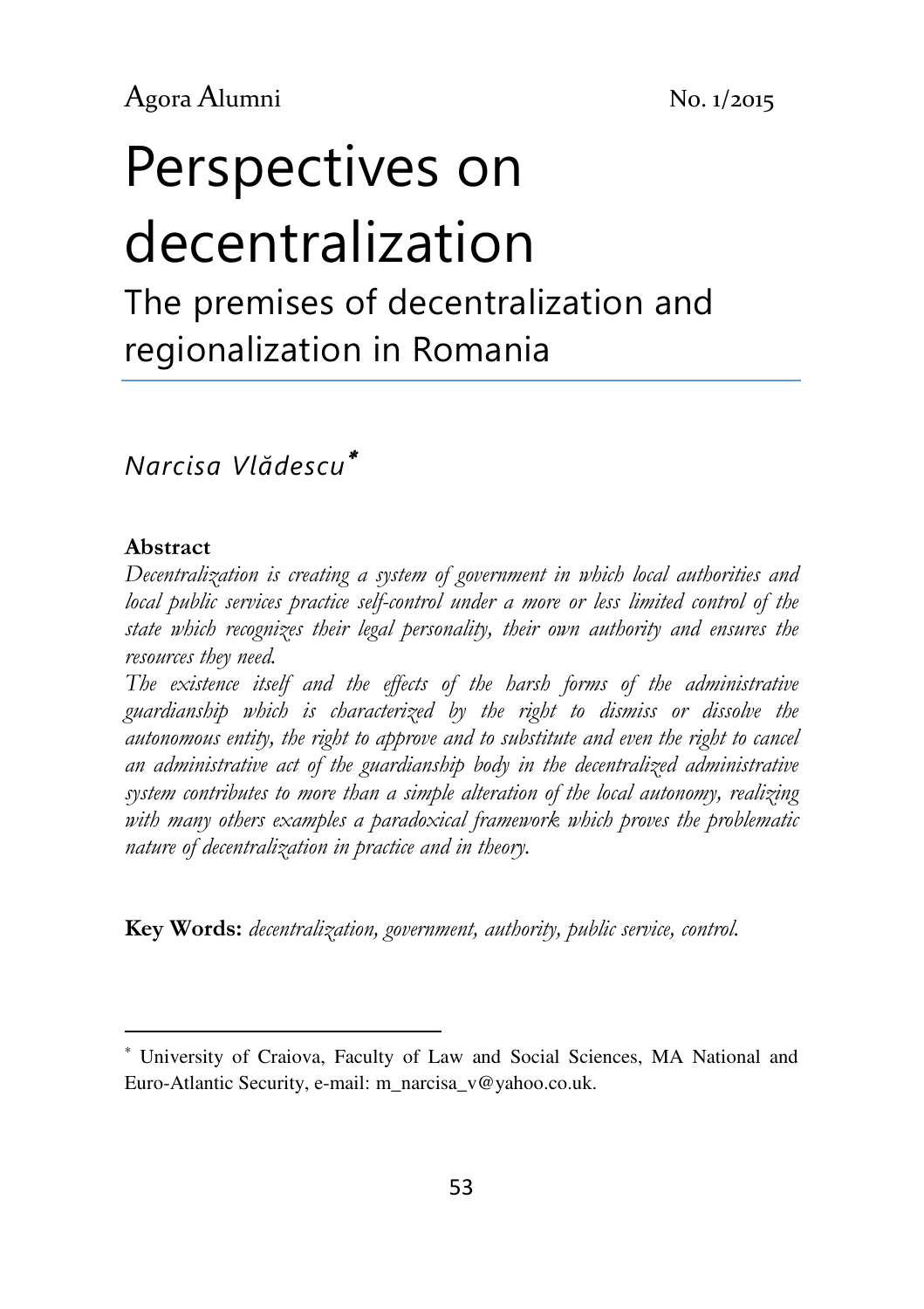# Agora Alumni No. 1/2015

A first perspective would be that the decentralization is a process of reorganization or reconfiguration of the authority, which aims to achieve a system of mutual accountability based on the principle of subsidiary between levels of government: the central, the regional and the local level. Decentralization becomes a way to significantly increase the degree of transparence of the local government, its effectiveness and to promote systems of local decision, systems whose democratic legitimacy strengthens the rule of law (Alexandru, 2002: 300).

According to a second perspective, the decentralization is actually a performance factor of the state. This is because decentralization is achieved through constructive pressure on the local government in the sense of assuming new responsibilities and the acquisition of new skills which gives them greater freedom of expression in the process of providing management of local public services. The local administrative freedom often generates increased efficiency of the techniques and practices in planning, budgeting and management (Alexandru&Gilia&Ivanoff , 2008:85-86).

 In a third perspective, the decentralization is defined as a phenomenon with a high degree of complexity involving many geographic entities, local, regional, national and even international, societal participants, represented by the two sectors, the public and private and civil society, and social divisions such as the political, the socio-cultural or the environmental. (Alexandru, 2002: 301).

 A fourth perspective would be that the decentralization represents the means of achieving goals as democratization, local government, increasing government efficiency, privatization and encouraging multiple possibilities of providing local services (Alexandru, Gilia and Ivanoff , 2008: 87-88).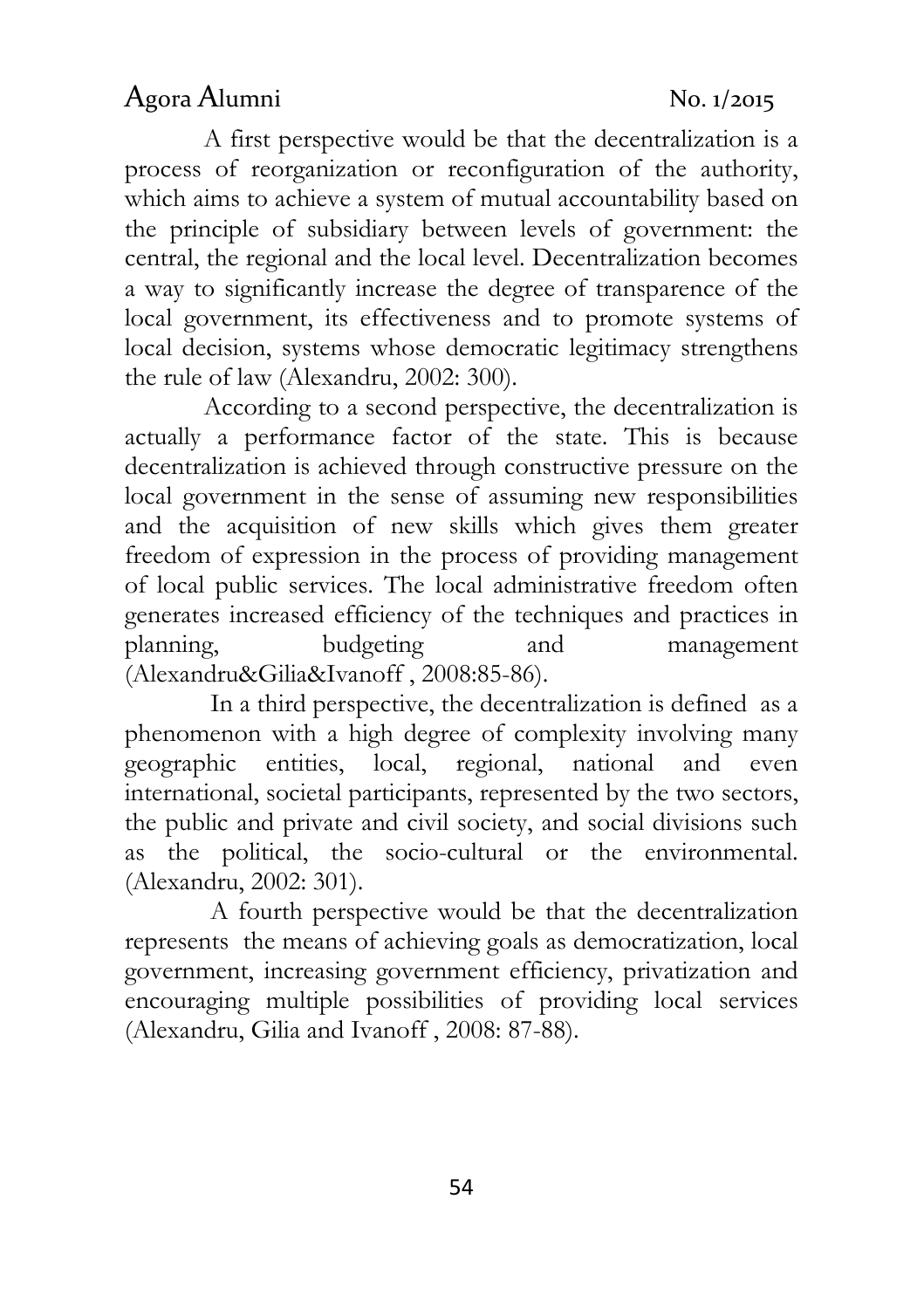# Agora Alumni No. 1/2015

## Regionalization and Regionalism

Regionalism and regionalization are involved in specific processes and phenomena such as regional imbalances, ethnocultural alienation, the centralism and the socialization of European Community policy. Regionalism and regionalization are both the consequences of regional imbalances and their solutions. Ethno-cultural alienation is the result of the awareness of some regional authorities regarding the unjustified character of the linguistic and cultural dependencies between them and other regions. Closely related to ethno-cultural alienation is the centralism which represents the exercise of the state monopoly over the decision-making system. Socializing the European policy means increasing the role of the state in all departments of social life and even in private life (Gorun and Gorun, 2009: 56).

Regionalism is a bottom-up manifestation towards the three stages of the regional process. These stages are: the emergence of the regional consciousness, the regional events or the actions with a regionalist character and the expansion of the regional institutions or the regional power.

Regionalization is different from regionalism because it has a downward trajectory towards the three phases of the regional process, different goals and different means for achieving these goals. As a reaction to the regional movement the State may recognize, considering its regions as homogeneous territories, the regional identity and it may allow them to participate in a certain degree in the management of their local business, of their needs and interests (Alexandru, 2002:634).

In essence, regionalization aims a balance in terms of wealth distribution, by raising the economical level of regions with a lower degree of development, at the same time being complemented and mutually conditioned by regionalism which aims the acquisition of regional decision-making power in all its compartments.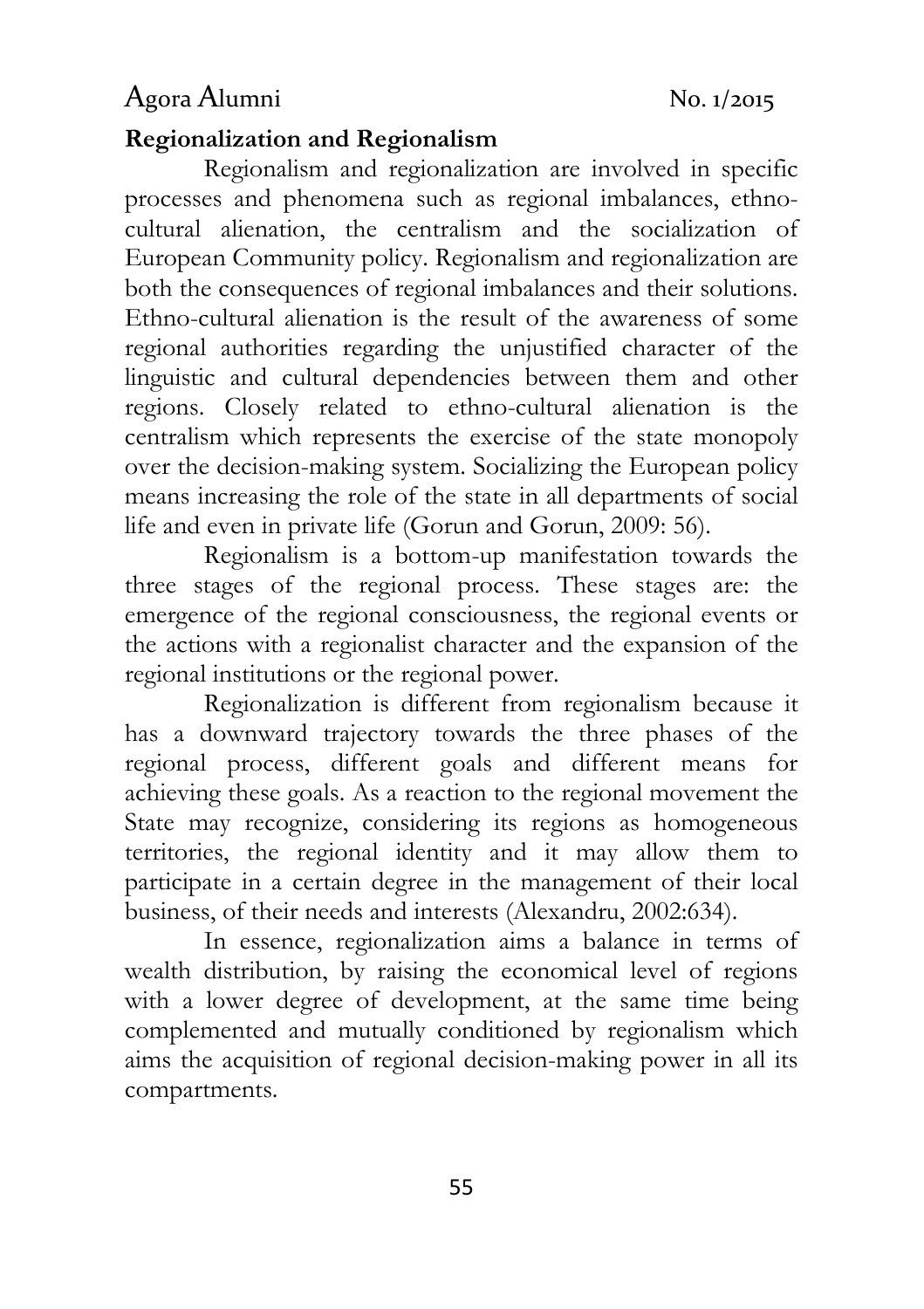# Agora Alumni No. 1/2015

## The premises of decentralization and regionalization in Romania

In 1996, under The Phare Program for Regional Development Policy, the Government and the European Commission elaborated The Green Paper "The Regional Development Policy in Romania". This project included a detailed analysis of the differences manifested between the regions especially in the field of demography, labor, economy and unemployment and it affirmed the need to formulate and implement an effective regional development policy in order to reduce regional disparities and to increase the development of the regions. The solution was found in creating the development regions (Popescu, 1999: 147-148).

The institutions destined to implement the regional development policy are The National Council for Regional Development, The Agencies for Regional Development and The Regional Development Fund. A development region consists of 4-7 counties; an exception represents the development region of Bucharest (+ Ilfov County). In Romania, all counties are part of a development region (Popescu, 1999:148).

## The law no. 151/1998 on regional development in Romania

It established the institutional framework, the objectives and the instruments of the Romanian regional development policy. The main objectives of this policy are: the stimulation of a balanced regional development, the prevention of new imbalances, meeting the criteria for the European integration and for the access to the Structural Funds and the Cohesion Fund of the European Union, the stimulation of the interregional, national, international cooperation, including the Euro-regions.

According to this law, the development regions do not represent administrative-territorial units and do not have legal personality. Therefore, they are not considered as distinct territorial collectivities or administrative districts of the state's administration.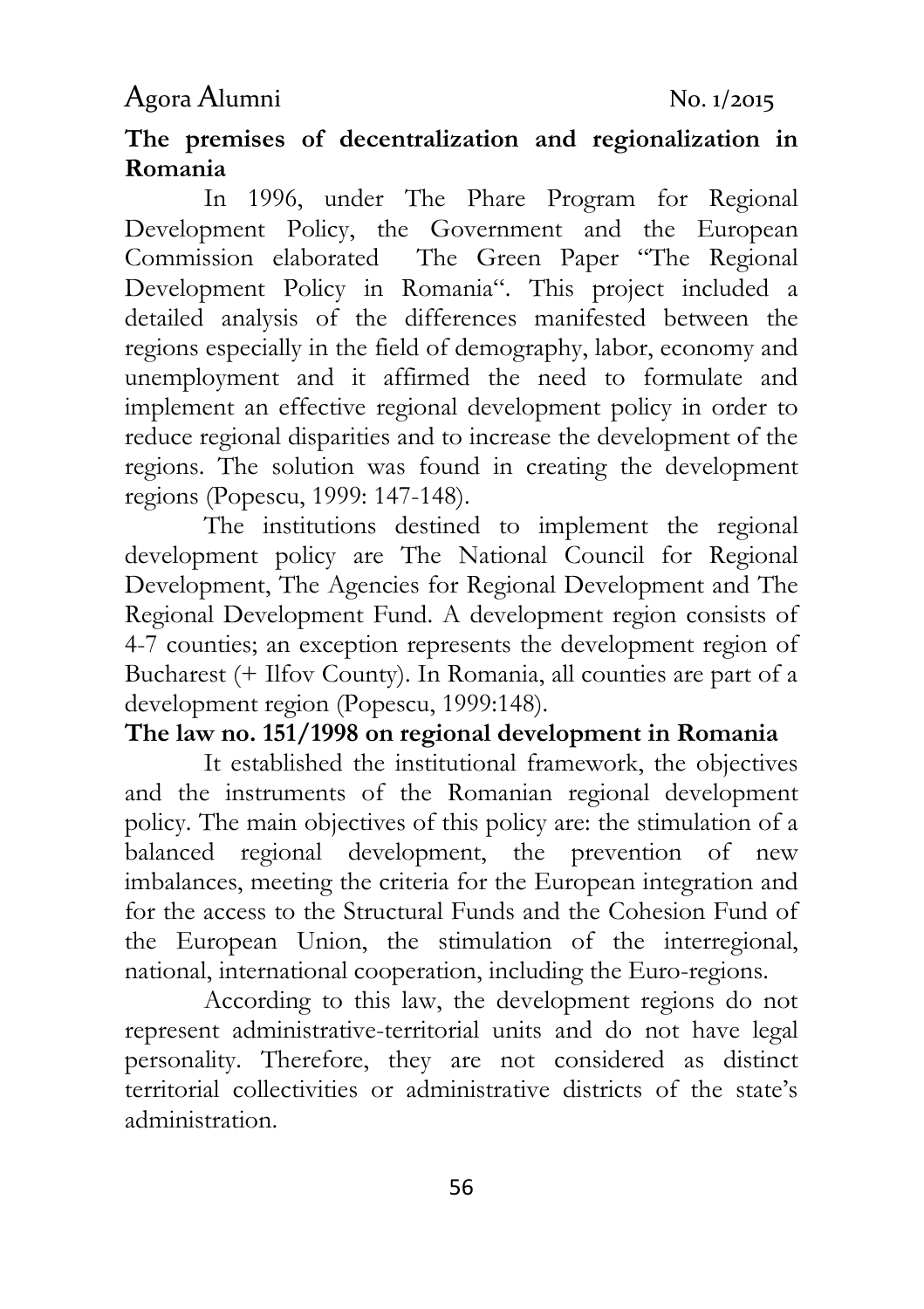#### (Popescu, 1999:148-149).

#### The 8 Development Regions

1. The North-East Region includes the following counties: Bacău, Botoșani, Iași, Neamț, Suceava and Vaslui.

The establishment of the development regions is optional

depending on the willingness to associate of the counties. The development regions have a contractual nature because their formation is based on an agreement which is in fact a contract of the administrative law and they also have a permanent institutionalized form and their own institutional structures

- 2. The North-West Region: Bihor, Bistrița-Năsăud, Cluj, Maramureș, Satu Mare and Sălaj.
- 3. The South-East/ Dobrogea Region: Brăila, Buzău, Constanța, Galați, Vrancea and Tulcea.
- 4. The South /Muntenia Region: Argeș, Călărași, Dâmbovița, Giurgiu, Ialomița, Prahova and Teleorman.
- 5. The South-West/Oltenia Region: Dolj, Gorj, Mehedinți, Olt and Vâlcea.
- 6. The West Region: Arad, Caraș-Severin, Hunedoara and Timiș.
- 7. The Centre Region: Alba, Brașov, Covasna, Harghita, Mureș and Sibiu.
- 8. The București-Ilfov Region: București City and Ilfov County.

Although the Romanian Constitution provides certain guarantees in relation to the local autonomy through the article 120, paragraph 1: "Public administration in territorial-administrative units is based on the principles of decentralization, local autonomy, and deconcentration of public services", the Romanian administrative system remains a centralized one. The need for a constitutional reform is evident. For the decentralization and regionalization to become effective, the state must recognize the legal personality of the regions and decentralize its administration first through its fundamental law.

57